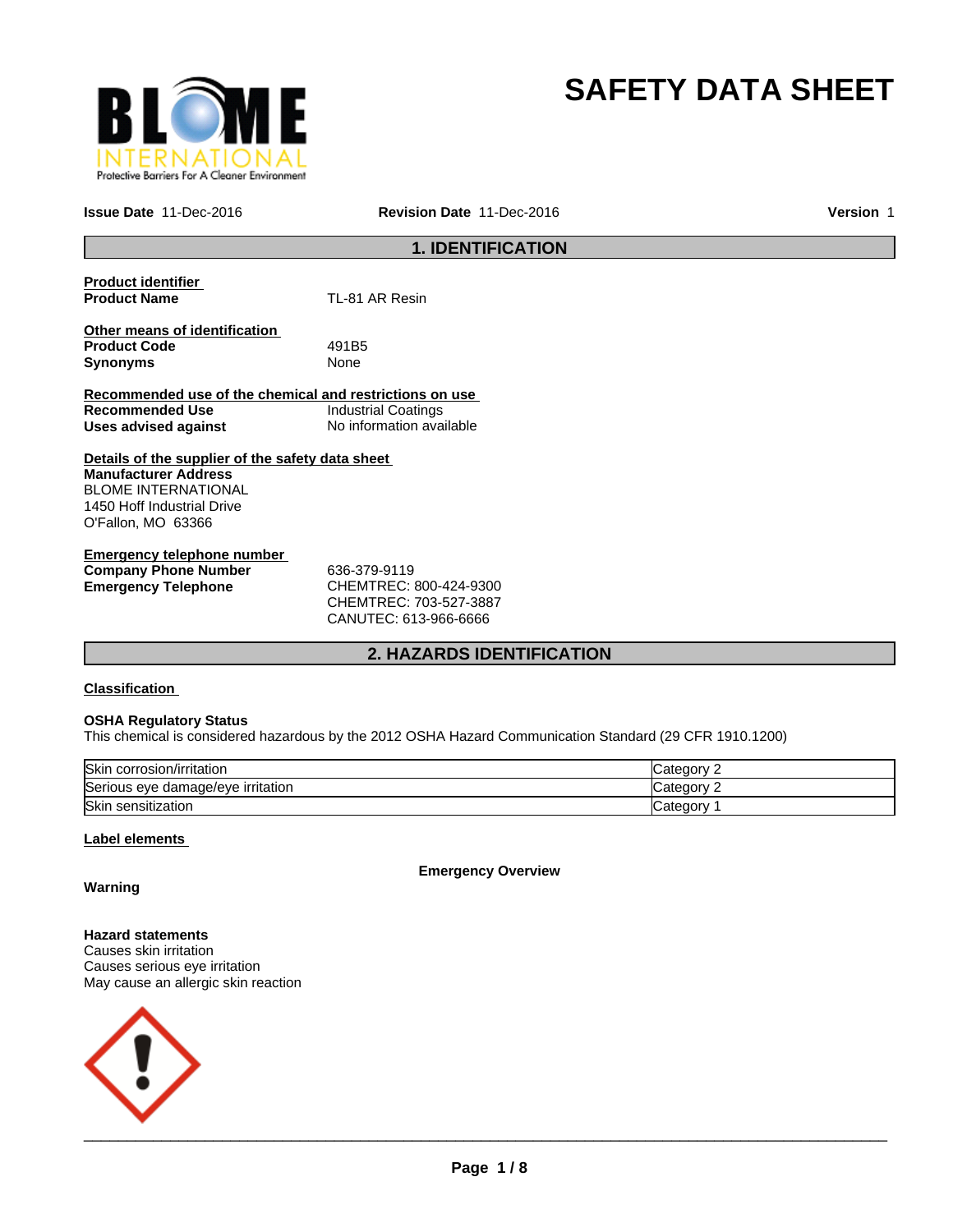#### **Appearance** viscous **Physical state** liquid **Odor** Slight Solvent

 $\overline{\phantom{a}}$  ,  $\overline{\phantom{a}}$  ,  $\overline{\phantom{a}}$  ,  $\overline{\phantom{a}}$  ,  $\overline{\phantom{a}}$  ,  $\overline{\phantom{a}}$  ,  $\overline{\phantom{a}}$  ,  $\overline{\phantom{a}}$  ,  $\overline{\phantom{a}}$  ,  $\overline{\phantom{a}}$  ,  $\overline{\phantom{a}}$  ,  $\overline{\phantom{a}}$  ,  $\overline{\phantom{a}}$  ,  $\overline{\phantom{a}}$  ,  $\overline{\phantom{a}}$  ,  $\overline{\phantom{a}}$ 

**Precautionary Statements - Prevention**

Wash face, hands and any exposed skin thoroughly after handling Wear protective gloves/protective clothing/eye protection/face protection Avoid breathing dust/fume/gas/mist/vapors/spray Contaminated work clothing should not be allowed out of the workplace

#### **Precautionary Statements - Response**

IF IN EYES: Rinse cautiously with water for several minutes. Remove contact lenses, if present and easy to do. Continue rinsing If eye irritation persists: Get medical advice/attention IF ON SKIN: Wash with plenty of soap and water Take off contaminated clothing and wash before reuse If skin irritation or rash occurs: Get medical advice/attention

#### **Precautionary Statements - Disposal**

Dispose of contents/container to an approved waste disposal plant

#### **Hazards not otherwise classified (HNOC)**

Not applicable

#### **Other Information**

Toxic to aquatic life with long lasting effects.

#### **Unknown acute toxicity**

11% of the mixture consists of ingredient(s) of unknown toxicity

# **3. COMPOSITION/INFORMATION ON INGREDIENTS**

#### **Substance**

Not applicable

#### **Mixture**

| <b>Chemical Name</b>                      | <b>CAS No</b> | Weight-%  |
|-------------------------------------------|---------------|-----------|
| Bisphenol A-epichlorohydrin polymer *     | 25068-38-6    | $40 - 70$ |
| Aluminum oxide *                          | 1344-28-1     | $10 - 30$ |
| Alkyl (C12-C14) Glycidyl Ether *          | 68609-97-2    | $5 - 10$  |
| Titanium dioxide *                        | 13463-67-7    | - 5       |
| Mica *                                    | 12001-26-2    | - 5       |
| Silica, amorphous, precipitated and gel * | 112926-00-8   | - 5       |

\*The exact percentage (concentration) of composition has been withheld as a trade secret.

# **4. FIRST AID MEASURES**

#### **Description of first aid measures**

| <b>General advice</b> | If symptoms persist, call a physician. Do not breathe dust/fume/gas/mist/vapors/spray. Do<br>not get in eyes, on skin, or on clothing.                                                                                  |
|-----------------------|-------------------------------------------------------------------------------------------------------------------------------------------------------------------------------------------------------------------------|
| Eye contact           | Immediately flush with plenty of water. After initial flushing, remove any contact lenses and<br>continue flushing for at least 15 minutes. Keep eye wide open while rinsing. If symptoms<br>persist, call a physician. |
| <b>Skin contact</b>   | Wash off immediately with plenty of water for at least 15 minutes. Wash contaminated<br>clothing before reuse. If skin irritation persists, call a physician.                                                           |
| <b>Inhalation</b>     | Remove to fresh air. If symptoms persist, call a physician.                                                                                                                                                             |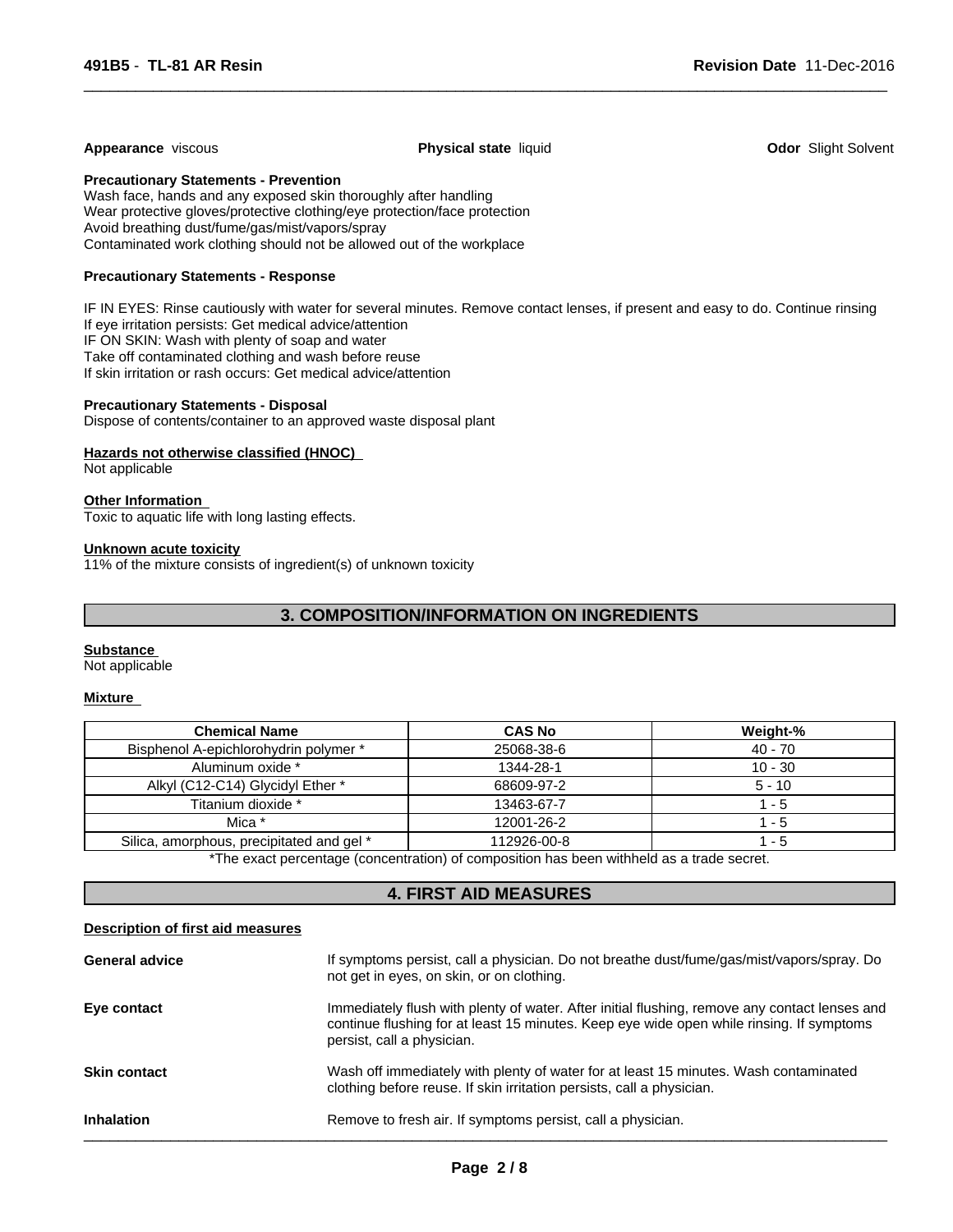| <b>Ingestion</b>                                                           | Rinse mouth. Drink plenty of water. Do not induce vomiting without medical advice. Never<br>give anything by mouth to an unconscious person. Call a physician or poison control center<br>immediately. |  |  |
|----------------------------------------------------------------------------|--------------------------------------------------------------------------------------------------------------------------------------------------------------------------------------------------------|--|--|
| Self-protection of the first aider                                         | Use personal protective equipment as required.                                                                                                                                                         |  |  |
| Most important symptoms and effects, both acute and delayed                |                                                                                                                                                                                                        |  |  |
| <b>Symptoms</b>                                                            | May cause redness and tearing of the eyes. May cause skin irritation. Redness.                                                                                                                         |  |  |
| Indication of any immediate medical attention and special treatment needed |                                                                                                                                                                                                        |  |  |
| Note to physicians                                                         | May cause sensitization in susceptible persons. Treat symptomatically.                                                                                                                                 |  |  |

 $\overline{\phantom{a}}$  ,  $\overline{\phantom{a}}$  ,  $\overline{\phantom{a}}$  ,  $\overline{\phantom{a}}$  ,  $\overline{\phantom{a}}$  ,  $\overline{\phantom{a}}$  ,  $\overline{\phantom{a}}$  ,  $\overline{\phantom{a}}$  ,  $\overline{\phantom{a}}$  ,  $\overline{\phantom{a}}$  ,  $\overline{\phantom{a}}$  ,  $\overline{\phantom{a}}$  ,  $\overline{\phantom{a}}$  ,  $\overline{\phantom{a}}$  ,  $\overline{\phantom{a}}$  ,  $\overline{\phantom{a}}$ 

# **5. FIRE-FIGHTING MEASURES**

#### **Suitable extinguishing media**

Use extinguishing measures that are appropriate to local circumstances and the surrounding environment. Dry chemical, CO2, sand, earth, water spray or regular foam.

**Unsuitable extinguishing media** Do not use a solid water stream as it may scatter and spread fire.

# **Specific hazards arising from the chemical**

In the event of fire and/or explosion do not breathe fumes. May cause sensitization in susceptible persons. Thermal decomposition can lead to release of irritating and toxic gases and vapors.

**Explosion data Sensitivity to Mechanical Impact** None. **Sensitivity to Static Discharge** None.

#### **Protective equipment and precautions for firefighters**

As in any fire, wear self-contained breathing apparatus pressure-demand, MSHA/NIOSH (approved or equivalent) and full protective gear.

# **6. ACCIDENTAL RELEASE MEASURES**

#### **Personal precautions, protective equipment and emergency procedures**

| <b>Personal precautions</b>                          | Use personal protective equipment as required. Avoid contact with eyes and skin. Evacuate<br>personnel to safe areas. Keep people away from and upwind of spill/leak.                                                                                                               |
|------------------------------------------------------|-------------------------------------------------------------------------------------------------------------------------------------------------------------------------------------------------------------------------------------------------------------------------------------|
| <b>Environmental precautions</b>                     |                                                                                                                                                                                                                                                                                     |
| <b>Environmental precautions</b>                     | Prevent entry into waterways, sewers, basements or confined areas. Do not flush into<br>surface water or sanitary sewer system. Prevent further leakage or spillage if safe to do so.<br>Prevent product from entering drains.                                                      |
| Methods and material for containment and cleaning up |                                                                                                                                                                                                                                                                                     |
| <b>Methods for containment</b>                       | Prevent further leakage or spillage if safe to do so.                                                                                                                                                                                                                               |
| Methods for cleaning up                              | Use personal protective equipment as required. Dam up. Soak up with inert absorbent<br>material (e.g. sand, silica gel, acid binder, universal binder, sawdust). Take up<br>mechanically, placing in appropriate containers for disposal. Clean contaminated surface<br>thoroughly. |

#### **7. HANDLING AND STORAGE**

#### **Precautions for safe handling**

**Advice on safe handling** Use personal protective equipment as required. Ensure adequate ventilation, especially in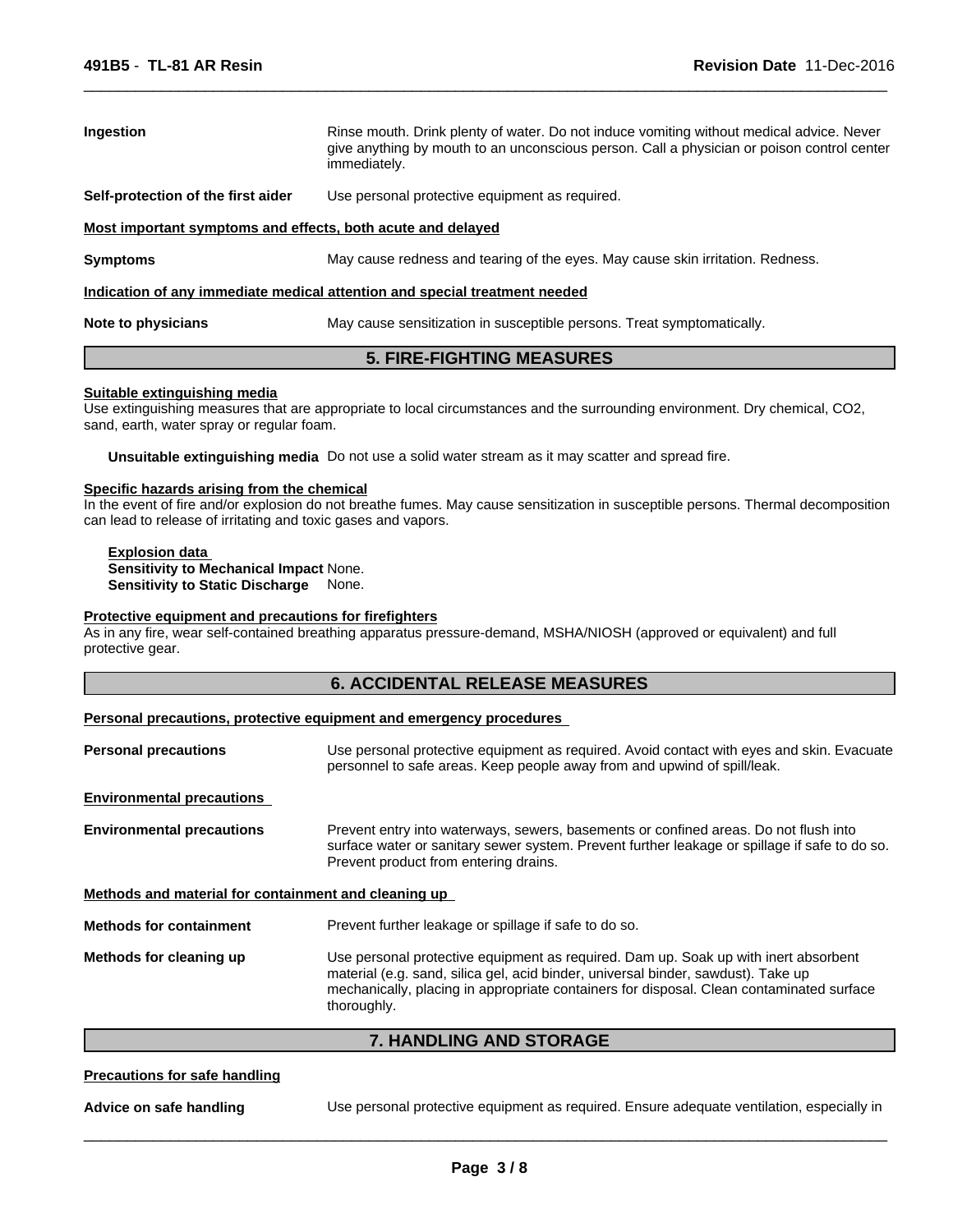confined areas. Use with local exhaust ventilation. Do not breathe dust/fume/gas/mist/vapors/spray.

 $\overline{\phantom{a}}$  ,  $\overline{\phantom{a}}$  ,  $\overline{\phantom{a}}$  ,  $\overline{\phantom{a}}$  ,  $\overline{\phantom{a}}$  ,  $\overline{\phantom{a}}$  ,  $\overline{\phantom{a}}$  ,  $\overline{\phantom{a}}$  ,  $\overline{\phantom{a}}$  ,  $\overline{\phantom{a}}$  ,  $\overline{\phantom{a}}$  ,  $\overline{\phantom{a}}$  ,  $\overline{\phantom{a}}$  ,  $\overline{\phantom{a}}$  ,  $\overline{\phantom{a}}$  ,  $\overline{\phantom{a}}$ 

#### **Conditions for safe storage, including any incompatibilities**

| <b>Storage Conditions</b> | Keep out of the reach of children. Keep containers tightly closed in a cool, well-ventilated<br>place. Keep in properly labeled containers. |
|---------------------------|---------------------------------------------------------------------------------------------------------------------------------------------|
| Incompatible materials    | Strong oxidizing agents. Strong acids. Strong bases.                                                                                        |

# **8. EXPOSURE CONTROLS/PERSONAL PROTECTION**

#### **Control parameters**

# **Exposure Guidelines** .

| <b>Chemical Name</b>                                       | <b>ACGIH TLV</b>                            | <b>OSHA PEL</b>                                                           | <b>NIOSH IDLH</b>                                                                                     |
|------------------------------------------------------------|---------------------------------------------|---------------------------------------------------------------------------|-------------------------------------------------------------------------------------------------------|
| Aluminum oxide<br>1344-28-1                                | TWA: 1 $mq/m3$ respirable fraction          | TWA: $15 \text{ mg/m}^3$ total dust<br>TWA: 5 $mg/m3$ respirable fraction |                                                                                                       |
| Titanium dioxide<br>13463-67-7                             | TWA: $10 \text{ mg/m}^3$                    | TWA: $15 \text{ mg/m}^3$ total dust                                       | IDLH: $5000 \text{ mg/m}^3$                                                                           |
| Mica<br>12001-26-2                                         | TWA: $3 \text{ mg/m}^3$ respirable fraction | TWA: 20 mppcf <1% Crystalline<br>silica                                   | IDLH: $1500 \text{ mg/m}^3$<br>TWA: $3 \text{ mg/m}^3$ containing $\lt 1\%$<br>Quartz respirable dust |
| Silica, amorphous, precipitated and  <br>gel<br>12926-00-8 |                                             | TWA: 20 mppcf<br>$(80)/(%$ SiO2) mg/m <sup>3</sup> TWA                    |                                                                                                       |

*NIOSH IDLH Immediately Dangerous to Life or Health*

#### **Appropriate engineering controls**

| <b>Engineering Controls</b> | Showers              |
|-----------------------------|----------------------|
|                             | Eyewash stations     |
|                             | Ventilation systems. |

### **Individual protection measures, such as personal protective equipment**

| <b>Eye/face protection</b>            | Wear safety glasses with side shields (or goggles).                                                                                                                                                                                                                                                                              |  |
|---------------------------------------|----------------------------------------------------------------------------------------------------------------------------------------------------------------------------------------------------------------------------------------------------------------------------------------------------------------------------------|--|
| Skin and body protection              | Wear protective gloves and protective clothing.                                                                                                                                                                                                                                                                                  |  |
| <b>Respiratory protection</b>         | If exposure limits are exceeded or irritation is experienced, NIOSH/MSHA approved<br>respiratory protection should be worn. Positive-pressure supplied air respirators may be<br>required for high airborne contaminant concentrations. Respiratory protection must be<br>provided in accordance with current local regulations. |  |
| <b>General Hygiene Considerations</b> | When using do not eat, drink or smoke. Wash contaminated clothing before reuse. Regular<br>cleaning of equipment, work area and clothing is recommended.                                                                                                                                                                         |  |

### **9. PHYSICAL AND CHEMICAL PROPERTIES**

#### **Information on basic physical and chemical properties**

| <b>Physical state</b>          | liauid                   |                                  |                          |
|--------------------------------|--------------------------|----------------------------------|--------------------------|
| Appearance                     | viscous                  | Odor                             | <b>Slight Solvent</b>    |
| Color                          | pigmented                | <b>Odor threshold</b>            | No information available |
| <b>Property</b>                | <b>Values</b>            | Remarks • Method                 |                          |
| рH                             | No information available |                                  |                          |
| Melting point / freezing point | No information available |                                  |                          |
| Boiling point / boiling range  | > 120 °C / > 248 °F      |                                  |                          |
| <b>Flash point</b>             | 94 °C / 201 °F           | Pensky-Martens Closed Cup (PMCC) |                          |
| <b>Evaporation rate</b>        | No information available |                                  |                          |
| Flammability (solid, gas)      | No information available |                                  |                          |

 $\overline{\phantom{a}}$  ,  $\overline{\phantom{a}}$  ,  $\overline{\phantom{a}}$  ,  $\overline{\phantom{a}}$  ,  $\overline{\phantom{a}}$  ,  $\overline{\phantom{a}}$  ,  $\overline{\phantom{a}}$  ,  $\overline{\phantom{a}}$  ,  $\overline{\phantom{a}}$  ,  $\overline{\phantom{a}}$  ,  $\overline{\phantom{a}}$  ,  $\overline{\phantom{a}}$  ,  $\overline{\phantom{a}}$  ,  $\overline{\phantom{a}}$  ,  $\overline{\phantom{a}}$  ,  $\overline{\phantom{a}}$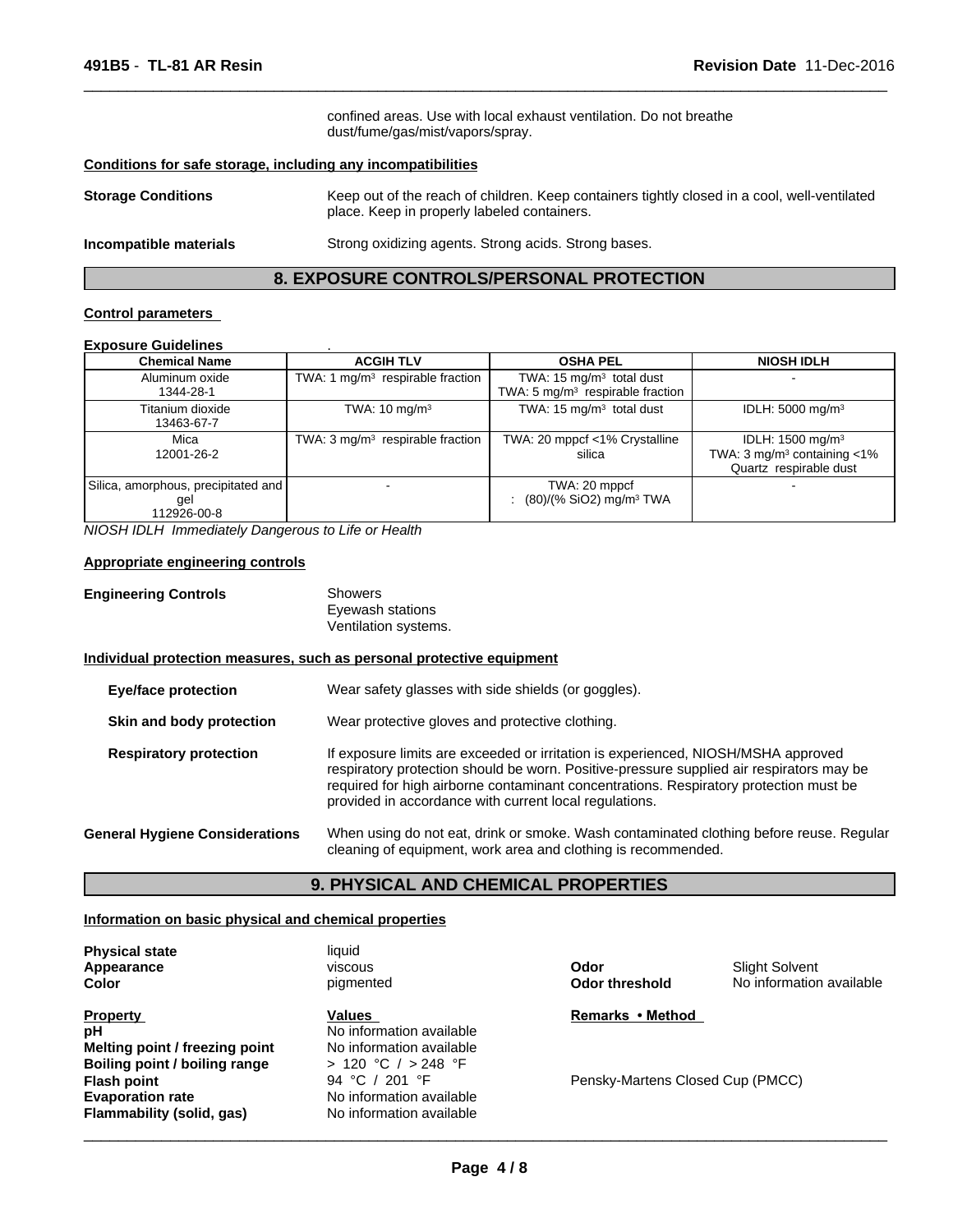| <b>Flammability Limit in Air</b> |                          |
|----------------------------------|--------------------------|
| <b>Upper flammability limit:</b> | No information available |
| Lower flammability limit:        | No information available |
| Vapor pressure                   | No information available |
| Vapor density                    | No information available |
| <b>Relative density</b>          | 1.5                      |
| <b>Water solubility</b>          | partially soluble        |
| Solubility in other solvents     | No information available |
| <b>Partition coefficient</b>     | No information available |
| <b>Autoignition temperature</b>  | No information available |
| <b>Decomposition temperature</b> | No information available |
| <b>Kinematic viscosity</b>       | No information available |
| <b>Dynamic viscosity</b>         | No information available |
| <b>Explosive properties</b>      | Not an explosive         |
| <b>Oxidizing properties</b>      | Not applicable           |
| <b>Other Information</b>         |                          |
| Softening point                  | No information available |
| <b>Molecular weight</b>          | No information available |
| <b>VOC Content (%)</b>           | 0 q/L                    |
| <b>Density</b>                   | No information available |
| <b>Bulk density</b>              | No information available |
|                                  |                          |

# **10. STABILITY AND REACTIVITY**

 $\overline{\phantom{a}}$  ,  $\overline{\phantom{a}}$  ,  $\overline{\phantom{a}}$  ,  $\overline{\phantom{a}}$  ,  $\overline{\phantom{a}}$  ,  $\overline{\phantom{a}}$  ,  $\overline{\phantom{a}}$  ,  $\overline{\phantom{a}}$  ,  $\overline{\phantom{a}}$  ,  $\overline{\phantom{a}}$  ,  $\overline{\phantom{a}}$  ,  $\overline{\phantom{a}}$  ,  $\overline{\phantom{a}}$  ,  $\overline{\phantom{a}}$  ,  $\overline{\phantom{a}}$  ,  $\overline{\phantom{a}}$ 

#### **Reactivity**  No data available

**Chemical stability** Stable under recommended storage conditions. **Possibility of Hazardous Reactions** None under normal processing. **Conditions to avoid** Elevated Temperature. Incompatible materials. **Incompatible materials** Strong oxidizing agents. Strong acids. Strong bases. **Hazardous Decomposition Products** Thermal decomposition can lead to release of irritating and toxic gases and vapors.

# **11. TOXICOLOGICAL INFORMATION**

# **Information on likely routes of exposure**

### **Product Information**

| <b>Inhalation</b>   | Based on available data, the classification criteria are not met.                                                |
|---------------------|------------------------------------------------------------------------------------------------------------------|
| Eye contact         | Irritating to eyes.                                                                                              |
| <b>Skin contact</b> | Irritating to skin. Repeated or prolonged skin contact may cause allergic reactions with<br>susceptible persons. |

# **Ingestion** Based on available data, the classification criteria are not met.

| <b>Chemical Name</b>           | Oral LD50                  | <b>Dermal LD50</b> | <b>Inhalation LC50</b> |
|--------------------------------|----------------------------|--------------------|------------------------|
| Bisphenol A-epichlorohydrin    | $= 11400$ mg/kg (Rat)      |                    |                        |
| polymer                        |                            |                    |                        |
| 25068-38-6                     |                            |                    |                        |
| Aluminum oxide                 | $>$ 5000 mg/kg (Rat)       |                    |                        |
| 1344-28-1                      |                            |                    |                        |
| Alkyl (C12-C14) Glycidyl Ether | (Rat)<br>$= 17100$ mg/kg ( |                    |                        |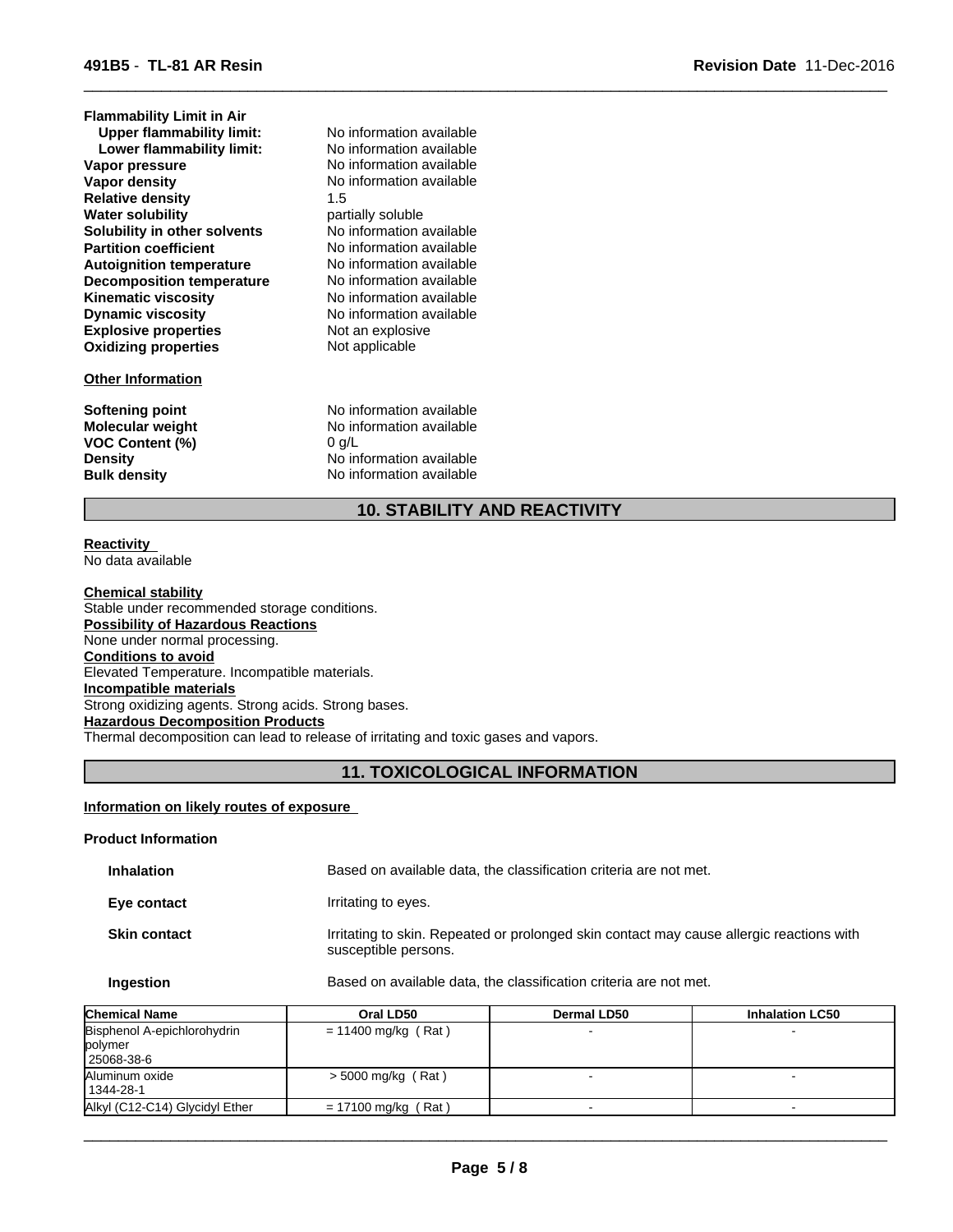| 68609-97-2                                                                                                                               |                                                                                                                                                                                                                                                                                                                       |                                                                   |                        |             |  |
|------------------------------------------------------------------------------------------------------------------------------------------|-----------------------------------------------------------------------------------------------------------------------------------------------------------------------------------------------------------------------------------------------------------------------------------------------------------------------|-------------------------------------------------------------------|------------------------|-------------|--|
| Titanium dioxide<br>13463-67-7                                                                                                           | $> 10000$ mg/kg (Rat)                                                                                                                                                                                                                                                                                                 |                                                                   |                        |             |  |
| Information on toxicological effects                                                                                                     |                                                                                                                                                                                                                                                                                                                       |                                                                   |                        |             |  |
| <b>Symptoms</b>                                                                                                                          | May cause skin irritation. May cause an allergic skin reaction. May cause redness and<br>tearing of the eyes.                                                                                                                                                                                                         |                                                                   |                        |             |  |
| Delayed and immediate effects as well as chronic effects from short and long-term exposure                                               |                                                                                                                                                                                                                                                                                                                       |                                                                   |                        |             |  |
| <b>Sensitization</b><br>Germ cell mutagenicity                                                                                           | May cause sensitization by skin contact.<br>Based on available data, the classification criteria are not met.                                                                                                                                                                                                         |                                                                   |                        |             |  |
| Carcinogenicity                                                                                                                          |                                                                                                                                                                                                                                                                                                                       | Based on available data, the classification criteria are not met. |                        |             |  |
| Chemical Name                                                                                                                            | <b>ACGIH</b>                                                                                                                                                                                                                                                                                                          | <b>IARC</b>                                                       | <b>NTP</b>             | <b>OSHA</b> |  |
| Aluminum oxide<br>1344-28-1                                                                                                              |                                                                                                                                                                                                                                                                                                                       |                                                                   | Reasonably Anticipated | X           |  |
| Titanium dioxide<br>13463-67-7                                                                                                           |                                                                                                                                                                                                                                                                                                                       | Group 2B                                                          |                        | $\times$    |  |
| Silica, amorphous,<br>precipitated and gel<br>112926-00-8                                                                                |                                                                                                                                                                                                                                                                                                                       | Group 3                                                           |                        |             |  |
| Group 2B - Possibly Carcinogenic to Humans<br>Not classifiable as a human carcinogen<br>NTP (National Toxicology Program)<br>X - Present | IARC (International Agency for Research on Cancer)<br>Reasonably Anticipated - Reasonably Anticipated to be a Human Carcinogen<br>OSHA (Occupational Safety and Health Administration of the US Department of Labor)                                                                                                  |                                                                   |                        |             |  |
| <b>Reproductive toxicity</b><br><b>STOT - single exposure</b><br><b>STOT - repeated exposure</b><br><b>Chronic toxicity</b>              | Based on available data, the classification criteria are not met.<br>Based on available data, the classification criteria are not met.<br>Based on available data, the classification criteria are not met.<br>Repeated contact may cause allergic reactions in very susceptible persons. Avoid repeated<br>exposure. |                                                                   |                        |             |  |
| <b>Target Organ Effects</b><br><b>Aspiration hazard</b>                                                                                  | Eyes, Skin, Central nervous system, Respiratory system, lungs.<br>Based on available data, the classification criteria are not met.                                                                                                                                                                                   |                                                                   |                        |             |  |

 $\overline{\phantom{a}}$  ,  $\overline{\phantom{a}}$  ,  $\overline{\phantom{a}}$  ,  $\overline{\phantom{a}}$  ,  $\overline{\phantom{a}}$  ,  $\overline{\phantom{a}}$  ,  $\overline{\phantom{a}}$  ,  $\overline{\phantom{a}}$  ,  $\overline{\phantom{a}}$  ,  $\overline{\phantom{a}}$  ,  $\overline{\phantom{a}}$  ,  $\overline{\phantom{a}}$  ,  $\overline{\phantom{a}}$  ,  $\overline{\phantom{a}}$  ,  $\overline{\phantom{a}}$  ,  $\overline{\phantom{a}}$ 

# **Numerical measures of toxicity - Product Information**

**The following values are calculated based on chapter 3.1 of the GHS document** . **ATEmix (oral)** 11,798.00 mg/kg

# **12. ECOLOGICAL INFORMATION**

#### **Ecotoxicity**

Toxic to aquatic life with long lasting effects

20 % of the mixture consists of components(s) of unknown hazards to the aquatic environment

#### **Persistence and degradability**

No information available.

#### **Bioaccumulation** No information available.

**Other adverse effects**

No information available

# **13. DISPOSAL CONSIDERATIONS**

**Waste treatment methods** 

Disposal should be in accordance with applicable regional, national and local laws and regulations.

 $\_$  ,  $\_$  ,  $\_$  ,  $\_$  ,  $\_$  ,  $\_$  ,  $\_$  ,  $\_$  ,  $\_$  ,  $\_$  ,  $\_$  ,  $\_$  ,  $\_$  ,  $\_$  ,  $\_$  ,  $\_$  ,  $\_$  ,  $\_$  ,  $\_$  ,  $\_$  ,  $\_$  ,  $\_$  ,  $\_$  ,  $\_$  ,  $\_$  ,  $\_$  ,  $\_$  ,  $\_$  ,  $\_$  ,  $\_$  ,  $\_$  ,  $\_$  ,  $\_$  ,  $\_$  ,  $\_$  ,  $\_$  ,  $\_$  ,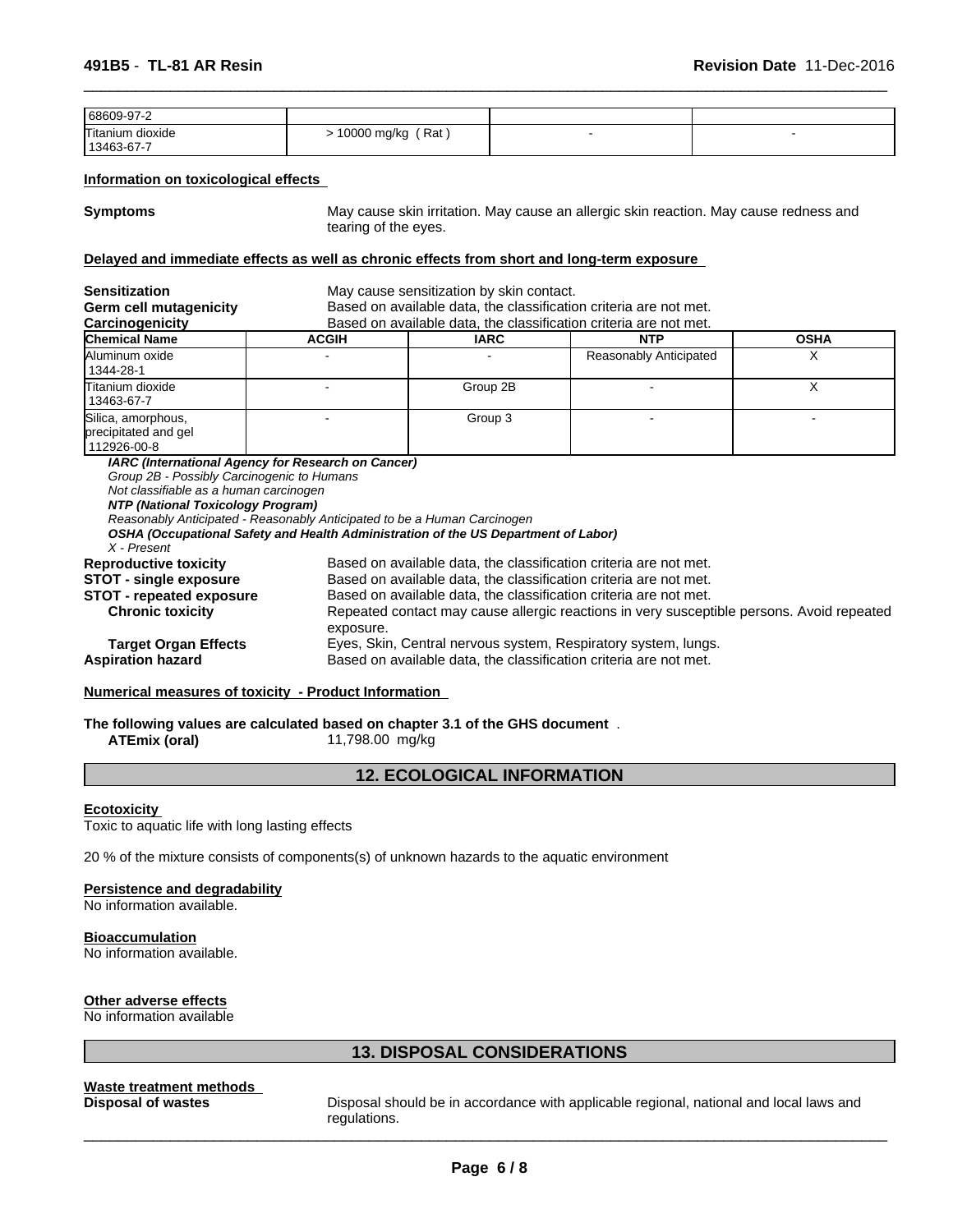#### **Contaminated packaging Do not reuse container.**

|                                                                                                                                                                      | <b>14. TRANSPORT INFORMATION</b>                                                                                                                                                                                         |
|----------------------------------------------------------------------------------------------------------------------------------------------------------------------|--------------------------------------------------------------------------------------------------------------------------------------------------------------------------------------------------------------------------|
| <u>DOT</u>                                                                                                                                                           | Not regulated                                                                                                                                                                                                            |
| <b>TDG</b>                                                                                                                                                           | Not regulated                                                                                                                                                                                                            |
| <b>IATA</b><br>UN/ID no<br>Proper shipping name<br><b>Hazard Class</b><br><b>Packing Group</b><br><b>ERG Code</b><br><b>Special Provisions</b><br><b>Description</b> | <b>UN3082</b><br>Environmentally hazardous substance, liquid, n.o.s.<br>9<br>Ш<br>9L<br>A97, A158, A197<br>UN3082, Environmentally hazardous substance, liquid, n.o.s. (Bisphenol A-epichlorohydrin<br>polymer), 9, III  |
| <b>IMDG</b><br>UN/ID no<br>Proper shipping name<br><b>Hazard Class</b><br><b>Packing Group</b><br>EmS-No<br><b>Special Provisions</b><br><b>Description</b>          | <b>UN3082</b><br>Environmentally hazardous substance, liquid, n.o.s.<br>9<br>III<br>F-A, S-F<br>274, 335<br>UN3082, Environmentally hazardous substance, liquid, n.o.s. (Bisphenol A-epichlorohydrin<br>polymer), 9, III |
|                                                                                                                                                                      | <b>15 DECIJI ATODY INEODMATION</b>                                                                                                                                                                                       |

 $\overline{\phantom{a}}$  ,  $\overline{\phantom{a}}$  ,  $\overline{\phantom{a}}$  ,  $\overline{\phantom{a}}$  ,  $\overline{\phantom{a}}$  ,  $\overline{\phantom{a}}$  ,  $\overline{\phantom{a}}$  ,  $\overline{\phantom{a}}$  ,  $\overline{\phantom{a}}$  ,  $\overline{\phantom{a}}$  ,  $\overline{\phantom{a}}$  ,  $\overline{\phantom{a}}$  ,  $\overline{\phantom{a}}$  ,  $\overline{\phantom{a}}$  ,  $\overline{\phantom{a}}$  ,  $\overline{\phantom{a}}$ 

# **15. REGULATORY INFORMATION**

| <b>International Inventories</b> |          |
|----------------------------------|----------|
| <b>TSCA</b>                      | Complies |
| <b>DSL/NDSL</b>                  | Complies |
| <b>EINECS/ELINCS</b>             | Complies |
| <b>IECSC</b>                     | Complies |
| <b>KECL</b>                      | Complies |
| <b>PICCS</b>                     | Complies |
| <b>AICS</b>                      | Complies |

#### **Legend:**

**TSCA** - United States Toxic Substances Control Act Section 8(b) Inventory **DSL/NDSL** - Canadian Domestic Substances List/Non-Domestic Substances List **EINECS/ELINCS** - European Inventory of Existing Chemical Substances/European List of Notified Chemical Substances **ENCS** - Japan Existing and New Chemical Substances **IECSC** - China Inventory of Existing Chemical Substances **KECL** - Korean Existing and Evaluated Chemical Substances **PICCS** - Philippines Inventory of Chemicals and Chemical Substances **AICS** - Australian Inventory of Chemical Substances

# **US Federal Regulations**

#### **SARA 313**

Section 313 of Title III of the Superfund Amendments and Reauthorization Act of 1986 (SARA). This product contains a chemical or chemicals which are subject to the reporting requirements of the Act and Title 40 of the Code of Federal Regulations, Part 372

| <b>Chemical Name</b>                  | <b>SARA 313 - Threshold Values %</b> |
|---------------------------------------|--------------------------------------|
| Aluminum oxide - 1344-28-1            | . .U                                 |
| <b>SARA 311/312 Hazard Categories</b> |                                      |
| Acute health hazard                   | Yes                                  |